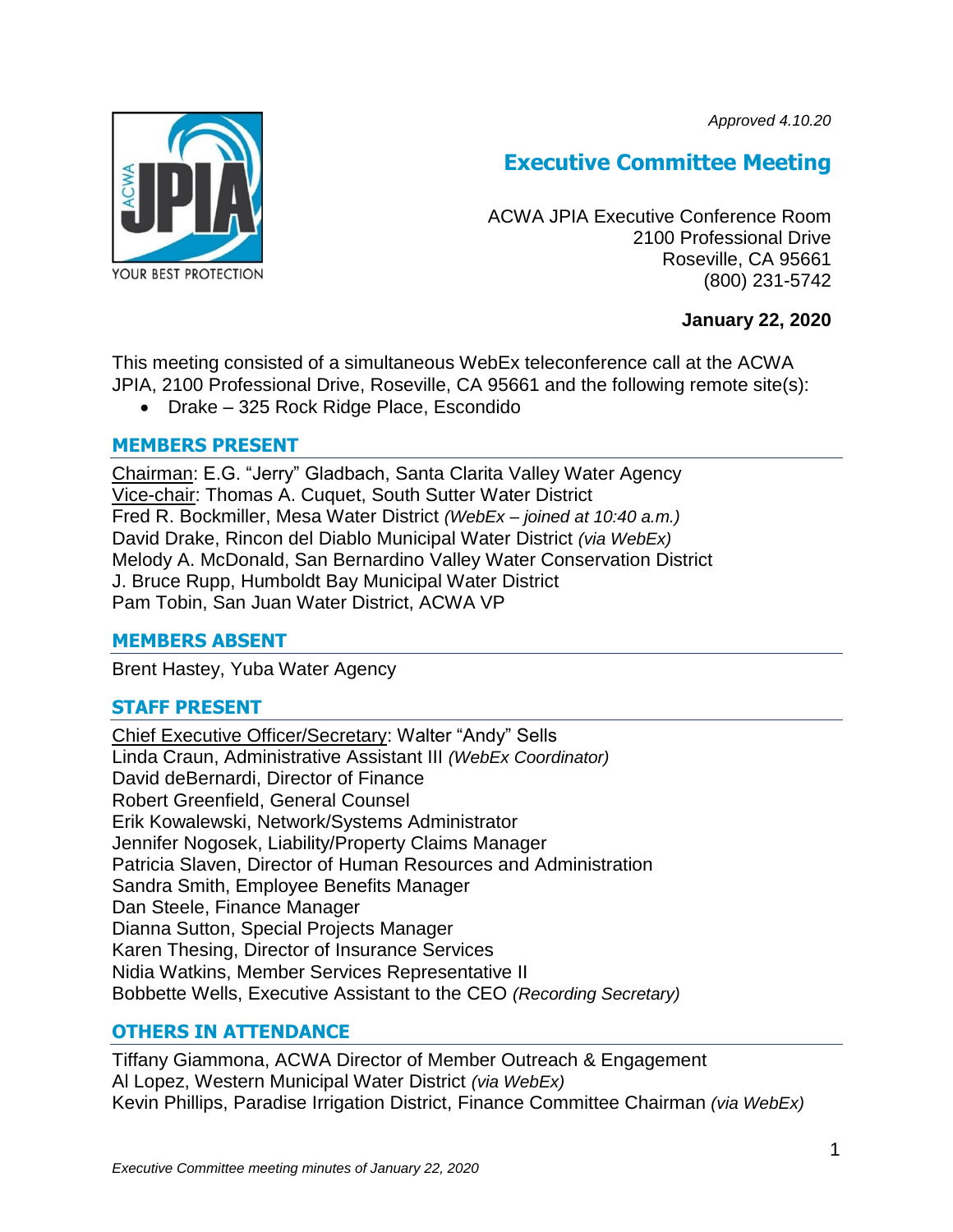#### **WELCOME**

Chairman Gladbach welcomed everyone in attendance.

## **CALL TO ORDER AND ANNOUNCEMENT OF QUORUM**

Chairman Gladbach called the meeting to order at 8:31 a.m. He announced there was a quorum. Director Bockmiller joined the meeting at 10:40 a.m. by WebEx and was not counted as part of the quorum due to posting requirements.

#### **PLEDGE OF ALLEGIANCE/EVACUATION PROCEDURES**

Chairman Gladbach led the Pledge of Allegiance and Mr. Sells gave the evacuation procedure instructions.

## **ANNOUNCEMENT RECORDING OF MEETING**

Chairman Gladbach announced that the meeting would be recorded to assist in preparation of minutes. Recordings are kept 30 days following the meeting, as mandated by the California Brown Act.

#### **PUBLIC COMMENT**

Chairman Gladbach noted that, as the agenda stated, members of the public would be allowed to address the Executive Committee on any agenda item prior to the Committee's decision on that item. Comments on any issues on the agenda, or not on the agenda, were also welcomed. No comments were brought forward.

#### **INTRODUCTIONS**

Chairman Gladbach began by welcoming Pam Tobin to the Executive Committee. He then asked those in attendance to introduce themselves.

#### **ADDITIONS TO OR DELETIONS FROM THE AGENDA**

Chairman Gladbach asked for any additions to, or deletions from, the agenda; staff had none.

#### **CONSENT AGENDA**

Chairman Gladbach called for approval of the Consent Agenda:

M/S/C (Rupp/McDonald) (Cuquet-Yes; Drake-Yes; Gladbach-Yes; McDonald-Yes; Rupp-Yes; Tobin-Yes): That the Executive Committee approve the minutes of the December 2, 2019 and January 10, 2020 meetings; excuse the absence of Director Hastey; and approve the JPIA disbursements of: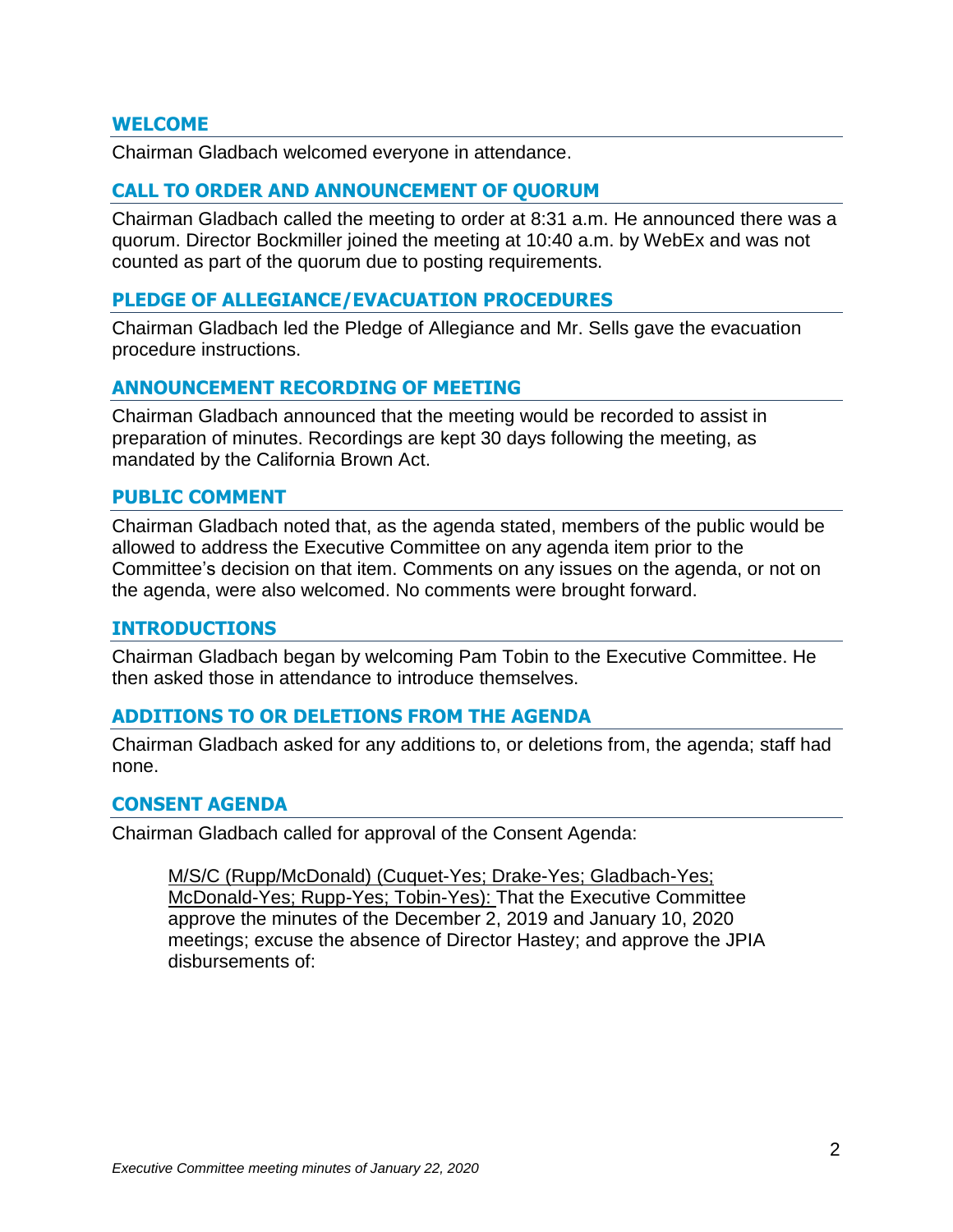Vendor Payments, Employee Benefits Claim Payments, Payroll, and summary of confidential claims payments for the Liability, Property, & Workers' Compensation Programs: November 1-15, 2019; November 16-31, 2019; December 1-15, 2019; and December 16-31, 2019.

# **ADMINISTRATION**

Meetings attended on behalf of the JPIA

Mr. Greenfield stated that he and Tiffany Giammona from ACWA attended a meeting at Kings River Conservation District to discuss the possibility of creating a GSA litigation pool.

## Personnel Committee

Chairman Gladbach reported on the Personnel Committee's meeting of January 15, 2020. There were no action items from that meeting.

## Executive Committee Per Diem Rate

Mr. Sells explained that the current daily rate of Per Diem for Executive Committee members and Directors is \$312. The maximum increase of 5% would move the rate to \$327.60, effective January 22, 2020. This is a standing agenda item for the first Executive Committee meeting of each calendar year.

M/S/C (Cuquet/Tobin) (Cuquet-Yes; Drake-Yes; Gladbach-Yes; McDonald-Yes; Rupp-Yes; Tobin-Yes): That the Executive Committee approve raising the Per Diem rate to \$327.00, effective January 22, 2020.

# Executive Committee Vacancy

Chairman Gladbach noted that as a result of the recent elections for the local water agencies, the JPIA has an opening on the Executive Committee. The balance of the term will expire in May of 2021.

An email letter was sent to all JPIA Directors December 10, 2019 inviting qualified candidates to send a letter of qualifications to the JPIA by January 14, 2020. The following Directors responded to the email request: Paul Dorey, Vista Irrigation District; Kathryn Freshley, El Toro Water District; Bill Rosen, Goleta Water District; John Weed, Alameda County Water District; Randall Reed, Cucamonga Valley Water District.

M/S/C (Cuquet/Tobin) (Cuquet-Yes; Drake-Yes; Gladbach-Yes; McDonald-Yes; Rupp-Yes; Tobin-Yes): That the Executive Committee approve the selection of Randall Reed of Cucamonga Valley Water District to fill the vacancy on the Executive Committee for the remainder of the term ending May of 2021.

# Marina Coast Water District

Mr. Sells explained that during risk assessment visits to Marina Coast Water District in 2017 and 2019, specific areas of concern appeared to increase liability exposures to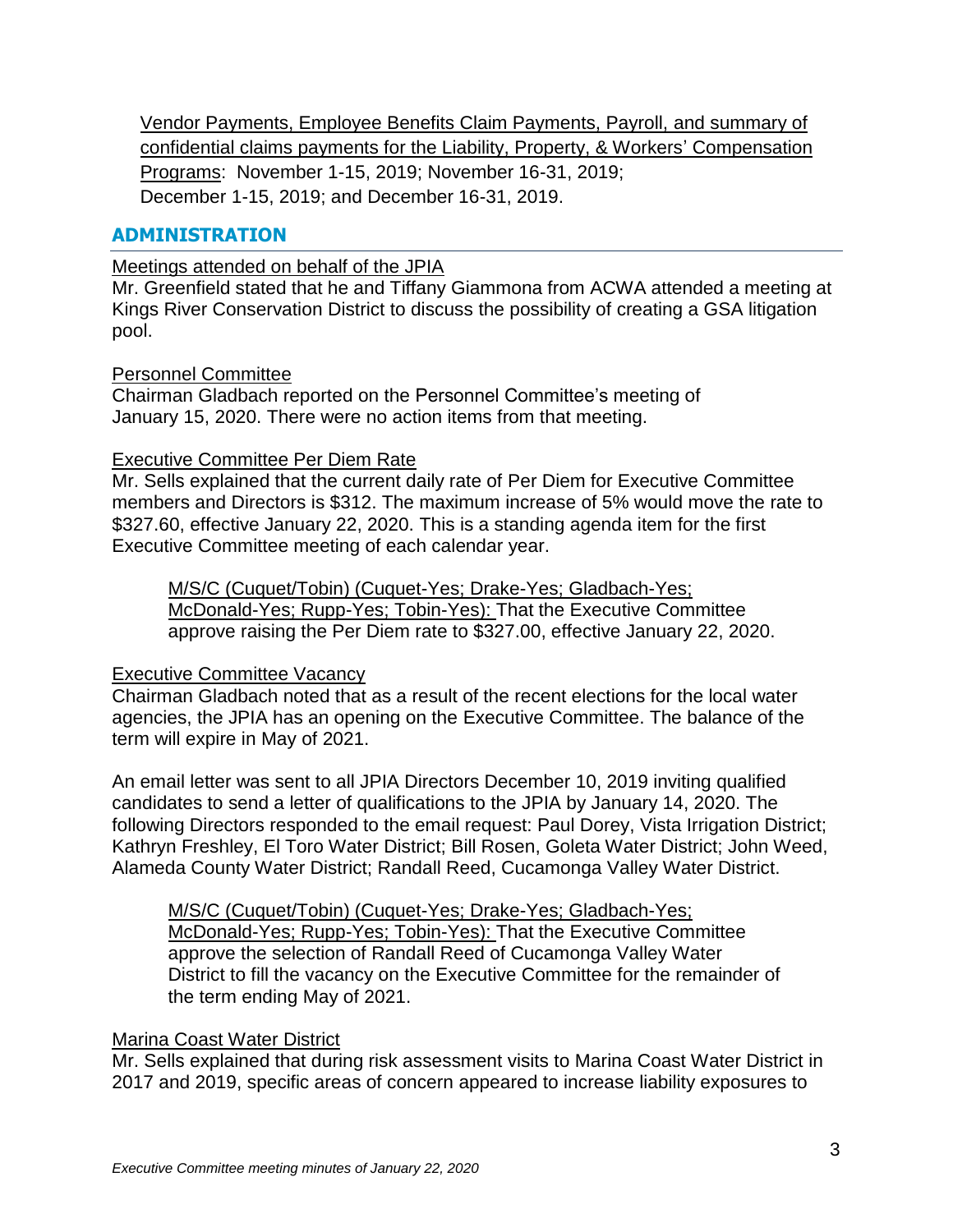authorized visitors, unauthorized persons, as well as the potential workers' compensation exposures to employees were identified.

As identified in the ACWA JPIA's 2017 and 2019 risk assessment visits and subsequent reports, the decommissioned Ford Ord Wastewater Treatment Plant and the abandoned Reservation Road facilities are specific areas of concern. The JPIA is of the opinion that with the State Park, recreation trails, and increased residential and commercial development, that the abandoned and/or non-operational facilities are an attractive nuisance and an increased hazard to anyone who enters.

There was much discussion on the issues at Marina Coast Water District. The Committee decided that there was great risk of exposure to the pool and that notification be sent to the District of suspension of General Liability coverage at the decommissioned Fort Ord Wastewater Treatment Plant and at the abandoned Reservation Road facility until the District provides written notification of improvements made at both facilities.

M/S/C (Rupp/McDonald) (Cuquet-Yes; Drake-Yes; Gladbach-Yes; McDonald-Yes; Rupp-Yes; Tobin-Yes): That the Executive Committee directs staff to notify Marina Coast Water District of suspension of General Liability coverage directly related to the decommissioned Fort Ord Wastewater Treatment Plant and the abandoned Reservation Road facility until the District provides written notification of improvements made at the two facilities, effective immediately.

# Strategic Planning

Mr. Sells and Ms. Slaven reviewed the agenda for the upcoming Strategic Planning session in Palm Desert on March 4-6, 2020.

# AGRiP Policy Recommendations

Mr. deBernardi explained that the JPIA applied for the *Advisory Standards Recognition* award provided by the Association of Government Risk Pools (AGRiP). AGRiP recognition is a method for member pools to conduct a comprehensive self-assessment of internal operational procedures against industry best practices. Any pool that meets the Advisory Standards is granted recognition for three years. AGRiP completed its review and provided policy recommendations that are needed to obtain recognition.

The proposed policy recommendation is as follows:

*The JPIA as a matter of best practices hereby adopts the following policies:*

- *It is hereby resolved as policy that the JPIA Executive Committee receives each year a summary of the annual actuarial studies obtained by the JPIA.*
- *It is hereby resolved as policy that all contracts for services obtained by the JPIA include the following contract provisions:*
	- *Agreement term*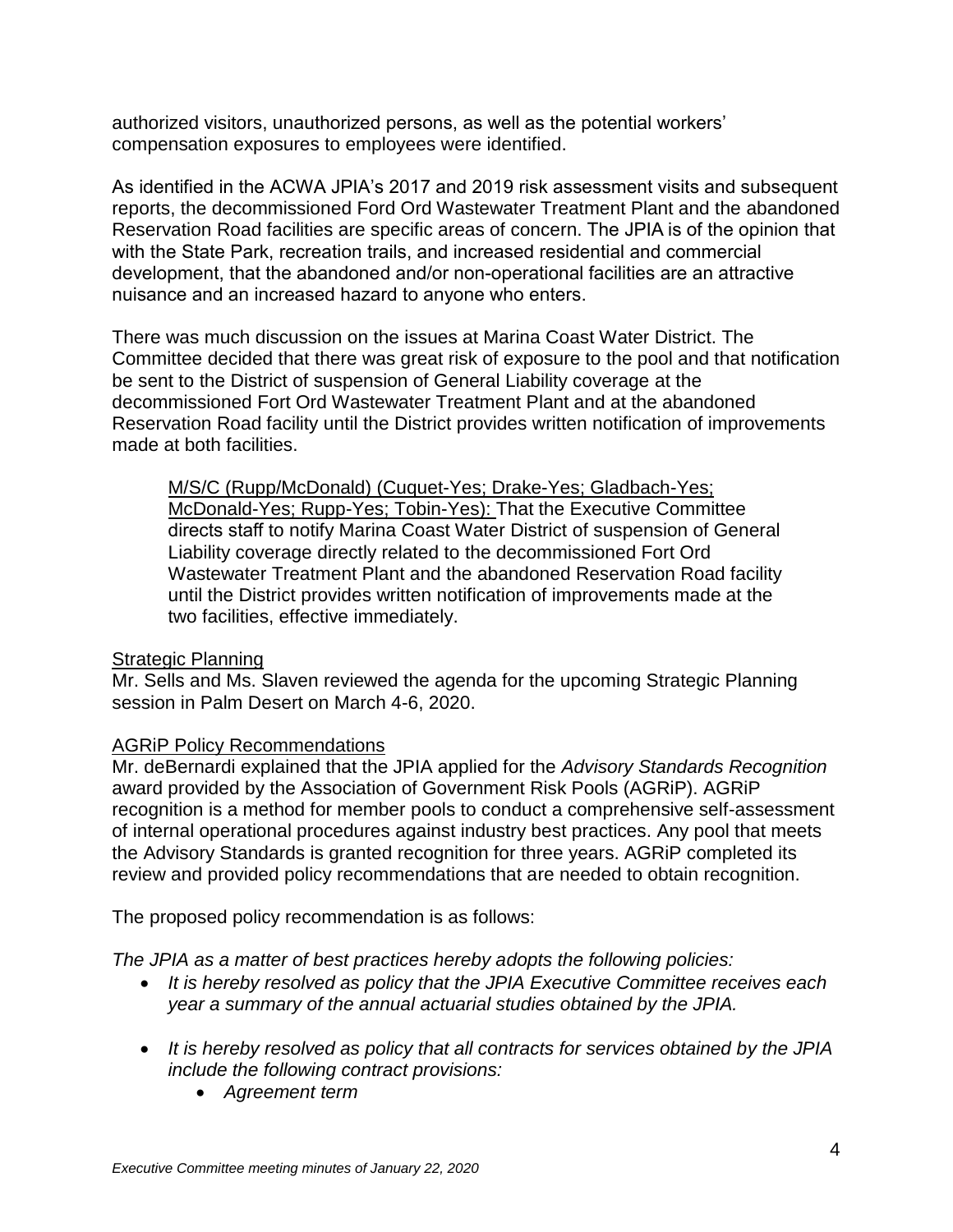- *Scope of services provided*
- *Form and timing of periodic reporting by the service provider*
- *Performance measures*
- *Compensation details*
- *Ownership and confidentiality of pool information*
- *Business continuity obligations of the service provider*
- *Records retention standards and accountabilities*
- *Compliance with applicable California and federal regulations*
- *Indemnification of the parties and insurance requirements*
- *Breach definition and remedies*
- *Choice of law*
- *Legal venue to resolve disputes*
- *Cancellation and termination of the agreement*
- *Assignability of the contracted relationship*
- *Any service contract exceeding the Chief Executive Officer's limit of \$100,000 must be approved by both the JPIA Board President and Vice President. Any service contract exceeding \$150,000 must be approved by the JPIA Executive Committee. Service contracts are limited to one per organization.*
- *As a matter of practice, the JPIA must obtain a claims audit once every three years. This audit is to be shared and reviewed by the JPIA Executive Committee.*
- *The JPIA has established claims approval limits that will periodically be reviewed by the JPIA Executive Committee. The approval limits are as follows:*
	- *Claims Examiners >\$135,000 (up to)*
	- *Claims Managers >\$150,000 (up to)*
	- *General Counsel >\$150,000 (up to)*
	- *Chief Executive Officer >\$100,000 (up to)*
	- *President/Vice President >\$150,000 (up to)*
	- *Executive Committee >\$150,000 (greater than)*

- 
- 
- 

M/S/C (Tobin/Rupp) (Cuquet-Yes; Drake-Yes; Gladbach-Yes; McDonald-Yes; Rupp-Yes; Tobin-Yes): That the Executive Committee approve the AGRiP Policy recommendations, as presented.

# **PROGRAMS**

# Significant Claims

Pursuant to Government Code 54956.95, Ms. Nogosek reported on claims that had been previously presented for authority:

• Petrowsky vs. Calleguas Municipal Water District – Six-inch airvac line ruptured and sent water into claimant's home. Claim resolved for \$483,961.84.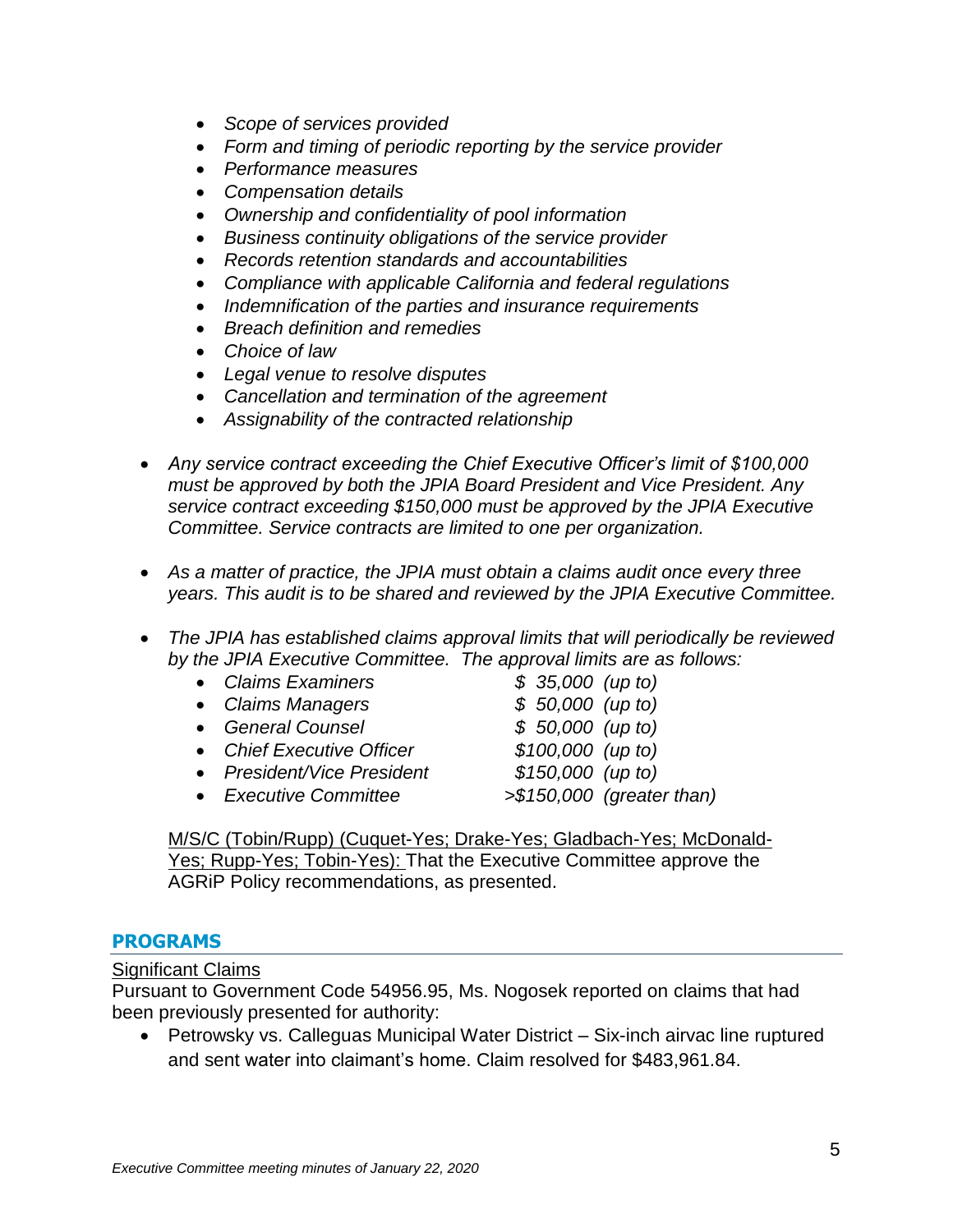- City of Santa Clarita vs. Santa Clarita Valley Water Agency 14" PVC line broke damaging road and sidewalk. Claim resolved for \$283,020.22.
- City of Glendale vs. Crescenta Valley Water District Eight-inch pipe broke, and damaged 26,000 square feet of roadway. Claim resolved for \$315,350.90.

## **MEMBERSHIP**

#### Zone 7 Water Agency

Ms. Watkins presented Zone 7 Water Agency's application for admission into the Property Program.

M/S/C (Rupp/Drake) (Cuquet-Yes; Drake-Yes; Gladbach-Yes; McDonald-Yes; Rupp-Yes; Tobin-Yes): That the Executive Committee approve Zone 7 Water Agency's application for admission into the Property Program.

## **MISCELLANEOUS**

Future agenda items: None stated.

#### CEO Update

Mr. Sells and staff updated the Executive Committee on the progress of the 2019/2020 Goals & Objectives and other relevant current issues. Those discussed were:

- 2020 Goals and Objectives
- Alliant Roundtable
- CUEMA (California Utility Executive Management Association) update
- Visit with Property underwriters

Availability for next meeting: The Executive Committee and Finance & Audit Committee meetings on March 16, 2020 were rescheduled to Monday, March 30, 2020.

#### **CLOSED SESSION**

Before proceeding into closed session, General Counsel announced the items to be discussed.

M/S/C (McDonald/Tobin) (Cuquet-Yes; Drake-Yes; Gladbach-Yes; McDonald-Yes; Rupp-Yes; Tobin-Yes): That the Executive Committee adjourn to closed session.

At approximately 10:38 a.m., the Executive Committee, upon advice of General Counsel, adjourned to closed session pursuant to Government Code(s) Section 54956.95 to discuss Liability and/or Workers' Compensation claims in:

- 1. Lucero Farms vs. Semitropic Water Storage District
- 2. Sten vs. Vallecitos Water District
- 3. Polk/Ingram vs. Rancho California Water District
- 4. Presley vs. Palo Verde Irrigation District